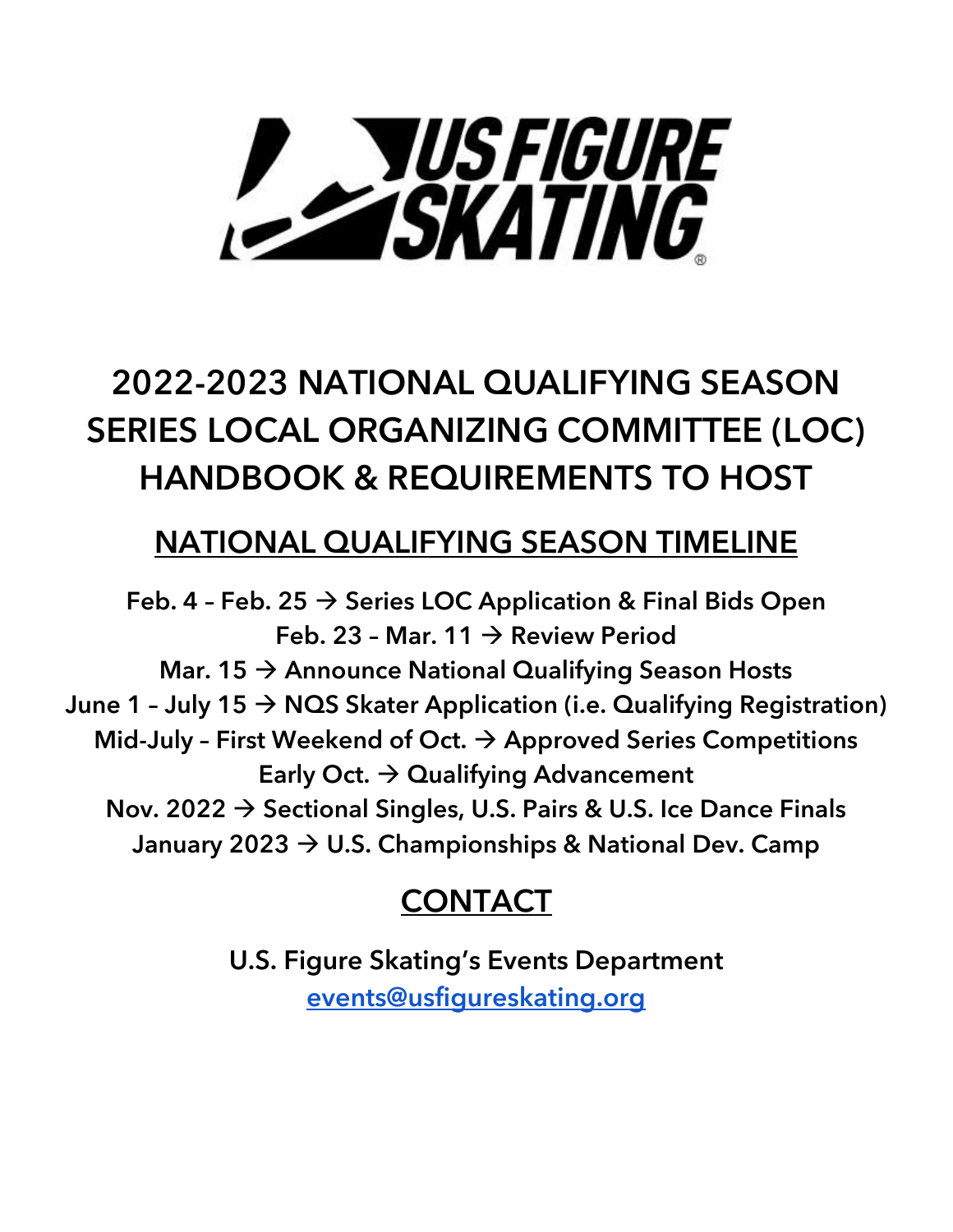## **OVERVIEW**

The U.S. Figure Skating **National Qualifying Series (NQS)** was approved by the 2018 Governing Council and implemented in the summer of 2019. The NQS is a series of competitions hosted individually by member clubs nationwide, during the summer months, in which athletes enter and earn a score. They will earn a placement in the individual competition they enter, and an overall national ranking in their level, in addition to a regional and sectional ranking.

For the 2022-2023 season, the Competitions Committee has proposed a National Qualifying Season combining the stand-alone October qualifying competitions, Regional (singles) and Sectional (pairs and ice dance) Challenges, into series competitions from mid-July to early October allowing athletes to advance to the Sectional Singles, U.S. Pairs and U.S. Ice Dance Finals in November 2022 and culminating with the 2023 Toyota U.S. Figure Skating Championships and National Development Camp in January 2023.

If interested in bidding on the November Finals, click [HERE](https://www.usfigureskating.org/support/host-an-event) for more information.



2022-2023 NATIONAL QUALIFYING SEASON

The series competitions will consist of existing non-qualifying competitions that agree to a set of standards and requirements relating to registration process, scoring system, conduct of competition and officials for qualifying levels (Juvenile - Senior) from mid-July through the first weekend of October. Any U.S. Figure Skating member club that is hosting a non-qualifying competition during this timeline may apply to be part of the series. These requirements ensure a standard, consistent and fair experience for participation athletes.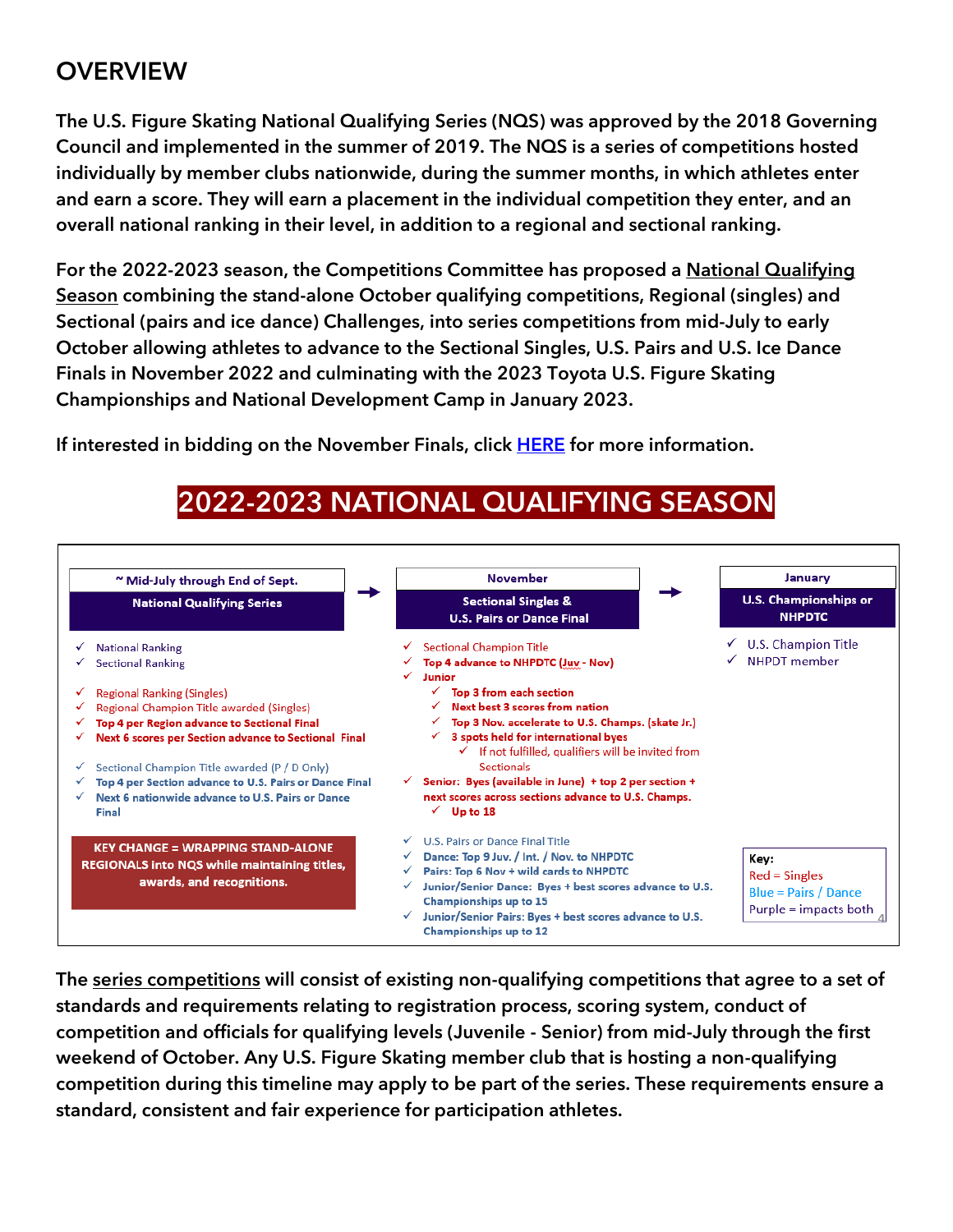Athletes at the qualifying levels (Juvenile – Senior) will register directly with U.S. Figure Skating for the qualifying season from June 1 through July 15 (tentative and subject to change) and then **select the series events they wish to participate in. There is no maximum number of competitions an athlete/team can register for. All athletes/teams are encouraged to register for at least ONE approved series competition to post a score regardless of bye status. Athletes may enter any approved competition in any geographic location. Only the athlete/team's highest score will count towards their regional, sectional, and national ranking, and dictate advancement to the Finals in November.**

**There will be a separate series for Singles, Pairs and Ice Dance. The host club may designate which discipline (Singles, Pairs, Ice Dance) they would like to host within their [EMS Series](https://public.3.basecamp.com/p/LUJuerDeY2vtX5YehrSNA9Dq)  [Application](https://public.3.basecamp.com/p/LUJuerDeY2vtX5YehrSNA9Dq) and are responsible only for meeting the standards in that discipline. They may apply for one, two or all three disciplines.**

**Please note, detailed athlete information for the 2022-23 National Qualifying Season will be available at the end of March.**

This composition of the qualifying season (i.e. merging stand-alone Regional Singles/Sectional Pairs and Ice Dance Challenges into the Series competitions) is contingent on approval at the 2022 U.S. Figure Skating Governing Council. If this proposal does not pass, the qualifying season will be conducted in accordance with th[e 2021-22 U.S. Figure Skating Rulebook,](https://www.usfigureskating.org/about/rules) including an updated NQS series timeline and selecting hosts for the Regional Singles and Sectional Pairs and Ice Dance Challenges in October 2022.

### REQUIREMENTS TO HOST

U.S. Figure Skating is the national governing body (NGB) for the sport of figure skating, as recognized by the U.S. Olympic and Paralympic Committee (USOPC). To maintain our certification as an NGB, U.S. Figure Skating is required to comply with the USOPC certification program.

Beginning January 1, 2022, part of the NGB Compliance Standards include U.S. Figure Skating's oversight of event sanctioning, and specifically that competitions must follow the appropriate NGB's standards for qualified officials, the provision of recording of appropriate records, have proper medical supervision for all participating athletes and that all policies, and requirements of the U.S. Center for SafeSport are followed.

**All these standards are outlined in this document to host. U.S. Figure Skating and the U.S. Center for SafeSport reserves the right to audit any competition within the National Qualifying Season for their compliance with these standards. LOCs that fail to implement one or more of these standards may lose their privilege of hosting a sanctioned event.**

### SKATESAFE COMPLIANCE

In accordance with federal law, specifically S.534 – Protecting Young Victims from Sexual Abuse and SafeSport Authorization Act of 2017, U.S. Figure Skating, as a National Governing Body, and all member figure skating clubs, as Local Affiliated Organizations, are under the jurisdiction of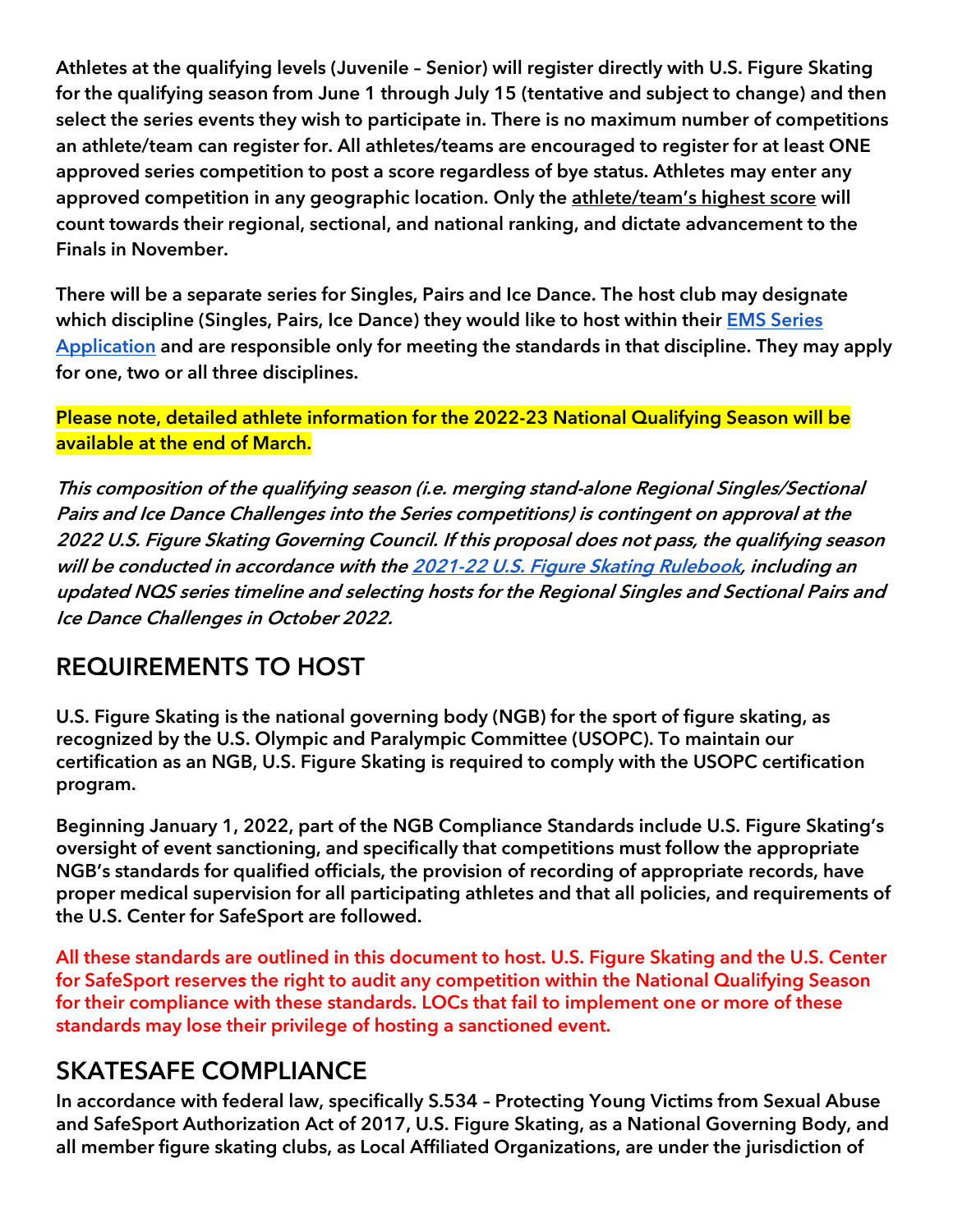the U.S. Center for SafeSport. All sanctioned events must comply with U.S. Figure Skating's SkateSafe policies. This includes:

- Identifying a Compliance Chair that has passed a U.S. Figure Skating background check and completed the SafeSport<sup>™</sup> Training ("compliant") and strictly complying with U.S. Figure Skating's SkateSafe Policies and Compliance Requirements
- Enforcing Participant Compliance
	- Mandatory Athletes, Coaches, Officials, Volunteers, Event Medical and LOC Leadership
		- Required volunteer positions include locker room monitors and event medical staff

U.S. Figure Skating's [SkateSafe Handbook](https://www.usfigureskating.org/skatesafe) outlines all rules and policies regarding athlete protection that are in accordance with the U.S. Center for SafeSport and the U.S. Olympic and Paralympic Committee (USOPC).

# EVENT MEDICAL COVERAGE

Approved event medical coverage is required for ALL competitive events at approved NQS events (not just Juvenile – Senior). There must be a minimum of ONE compliant medical professional/volunteer rink side for each competition surface.

Event medical teams may consist of athletic trainers (ATC), licensed physicians (MD/DO), physician assistants (PA-C), nurse practitioners (NP), nurses (RN), chiropractors (DC), physical therapists (PT), and emergency medical technicians (EMT).

All approved season competitions will be required to submit an event medical plan no less than 30 days prior to the start of their competition to outline event medical coverage, emergency action plans and COVID-19 protocols. A sample plan will be provided by U.S. Figure Skating in conjunction with approved competition award documentation in mid-March. Review the U.S. Figure Skating [Medical Standard of Care Guidelines](https://public.3.basecamp.com/p/pL1fGp1hGai1uAv7SZzzz63F) for additional information.

# CALENDAR/SCHEDULE

Approved NQS competitions must begin mid-July and conclude by the first weekend of October 2022.

**Prior to submitting your Series Application via** [EMS](https://m.usfigureskating.org/competition-registration/)**, you must verify your competition dates with your Regional Vice Chair (RVC) on the Competitions Committee.**

There are no restrictions regarding the actual competition scheduling during the event. The Chief Referee will determine the competition schedule within the scope of the overall NQS requirements as listed within.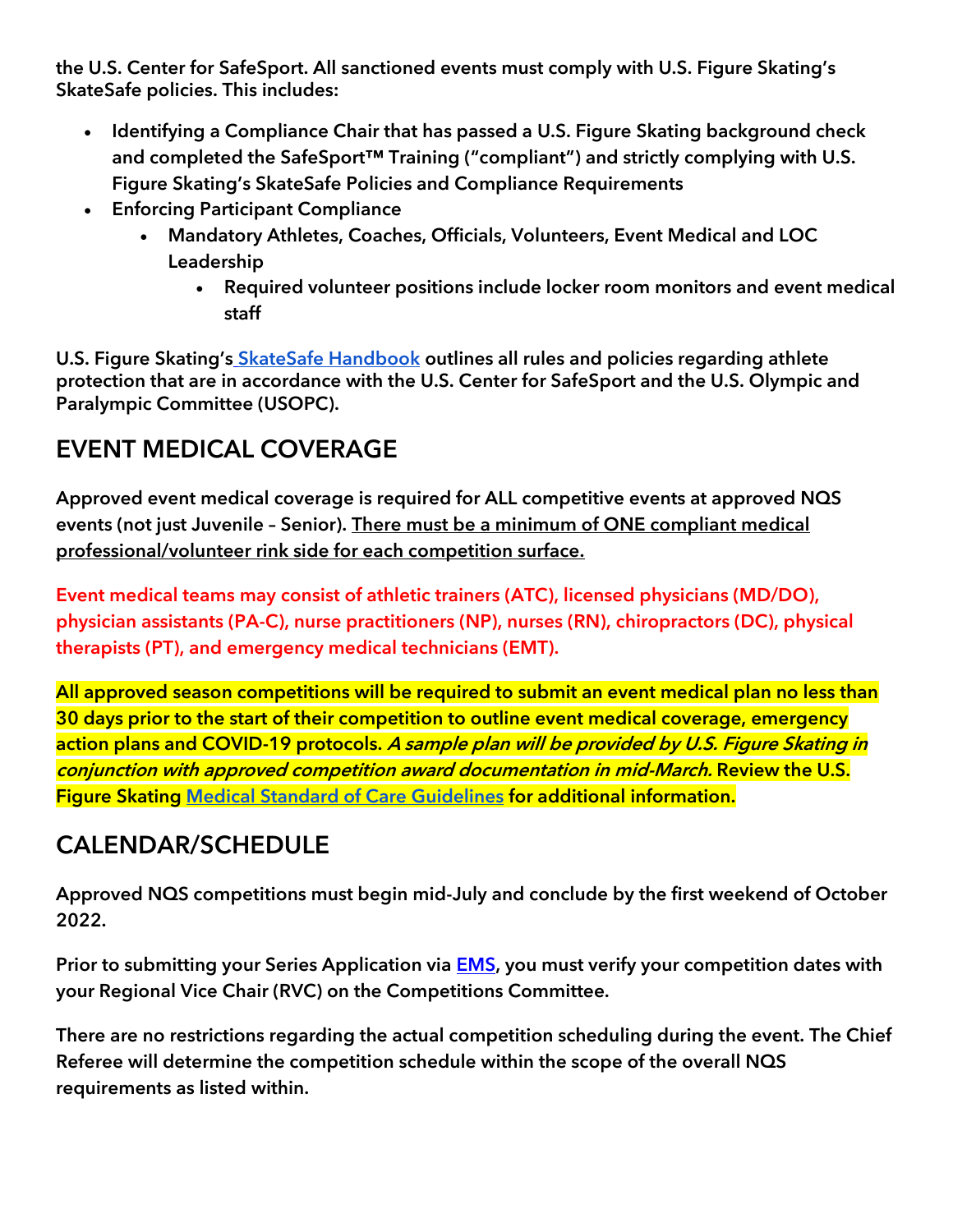# EVENT MANAGEMENT SYSTEM (EMS)

All NQS competitions must use **EMS** for registration and event management (free of charge).

Athletes first register to participate in the National Qualifying Season via [EMS,](https://m.usfigureskating.org/series-registration/) **from June 1 through July 15 (subject to change),** and pay an entry fee of \$35.00, which will be used to administer and support the series.

Athletes must then register separately and directly for each competition they wish to enter, via **[EMS](https://m.usfigureskating.org/competition-registration/)** (competitions are flagged if they are approved for the series). Host clubs set and receive all entry fees and practice ice fees for their competition; these fees are established by the competition and are not subject to approval by U.S. Figure Skating. LOCs set and manage the entry deadlines and applicable late fees for their competitions.

In addition to the entry and results transmittal, **EMS** provides host competitions with the following tools to manage their event, ensuring all U.S. Figure Skating rules and policies are met:

EMS Digital Leaderboard: the host club, and their Chief Accountant/Technical Accountant are responsible for uploading the competition (IJS) results to EMS at the conclusion of the competition. EMS (via Series Information) will host and maintain the NQS digital leaderboard for the length of the series.

• [See example from 2022 U.S. Figure Skating Champ. Series presented by Toyota](https://m.usfigureskating.org/series/standings/7?id=7)

[System Compliance:](https://public.3.basecamp.com/p/6wx1FoKpG3e3EQDJh6wdFsW5) connectivity to the U.S. Figure Skating database allowing the LOC to monitor and enforce requirements automatically for LOC leadership, coaches, officials, mandatory athletes, and volunteers automatically, pre-event and onsite via the [Onsite Check-In](https://public.3.basecamp.com/p/DcAYnTRvvbG11yoSTBQD5yPB) tools.

[Officials' Management:](https://public.3.basecamp.com/p/eQqzWBtz9pxtaAbdS1VpToVE) automatically verifies officials' eligibility through database search function, invites them to your competition and allows you to track and communicate with the group. Note: all LOCs are required to load an "accepted" official's list no later than 30 days prior to the start of competition to ensure NQS requirements are met.

[Financial:](https://public.3.basecamp.com/p/sPoszGGXoeYFU3T4NT6Ht5Uo) budget module and reports support the LOC in planning, tracking and settlement of finances. All entry fees and practice ice fees are processed by U.S. Figure Skating and remitted to the LOC on a weekly basis via ACH deposit.

[Credentials:](https://public.3.basecamp.com/p/HVLguYksf7xiCWWWkxrnU74E) a credential print portal, attached to the member database, allows LOCs to print credentials quickly for everyone associated with the competition, with a standard look and feel providing a consistent experience for all.

[Schedule](https://public.3.basecamp.com/p/MtgsQrtqLLGxoDrtKeEvcthW) & [Practice Ice:](https://public.3.basecamp.com/p/xg3tdtNKz1TExMDQbx6eTcCB) creation and publication of full competition schedule, sale of practice ice through customizable pathways (pre-purchase, open and onsite sales) with emphasis on mobile experience for athlete and coach.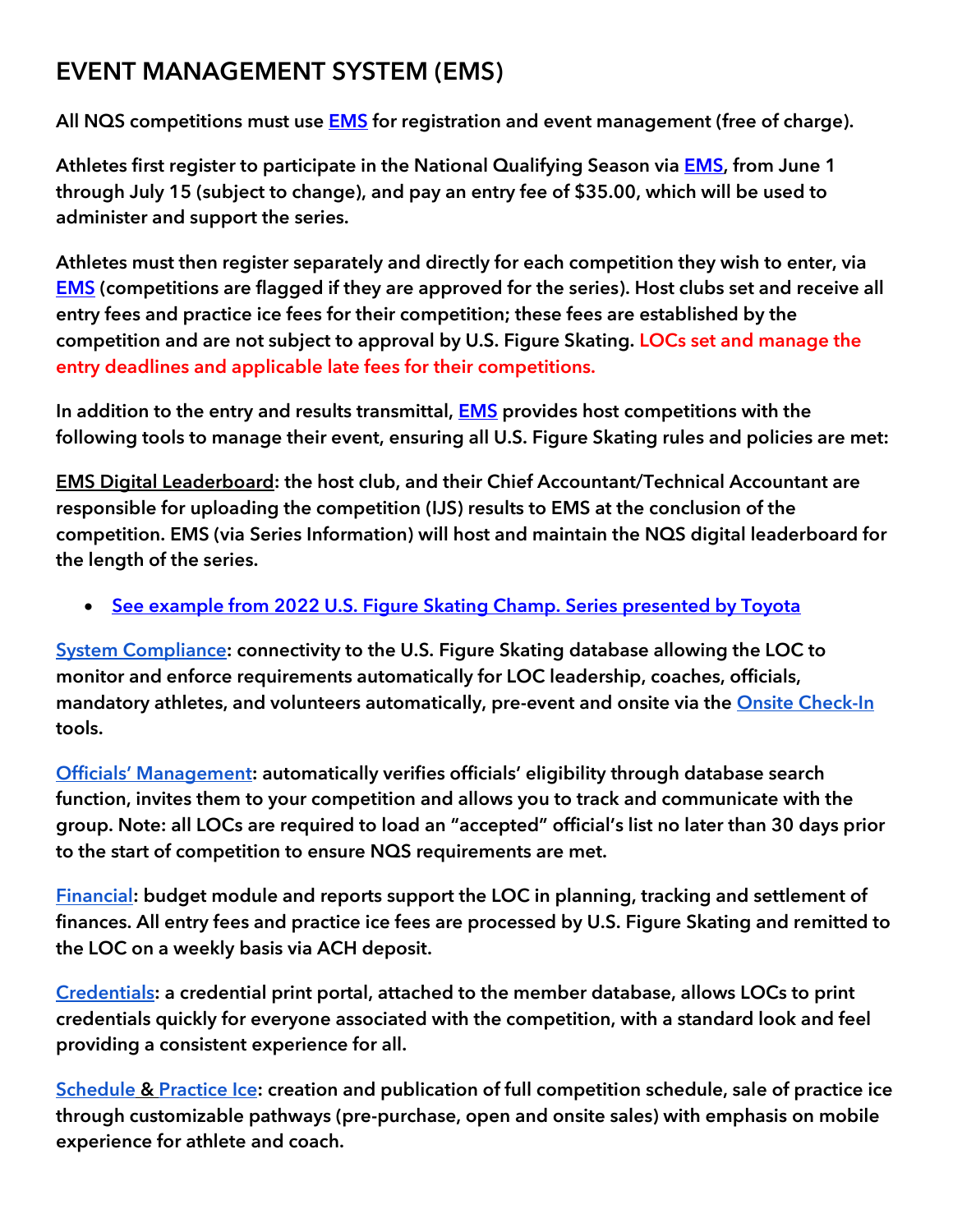## JUDGING SYSTEM

As stated in the [U.S. Figure Skating Rulebook,](https://www.usfigureskating.org/about/rules) rule 1232, the official calculation software with the latest related version of the software and the official judging system hardware must be used. Hardware can be supplied by U.S. Figure Skating (reservation for[m](https://fs12.formsite.com/USFSAIT/IJSRental/form_login.html) [here\)](https://fs12.formsite.com/USFSAIT/IJSRental/form_login.html) or an approved third party system, full list [here](https://www.usfigureskating.org/members-only/clubs/hosting-an-event?mocrToken=Q4m6MkUSdIMBPmRxWLO_TcBFnUaagM2o1XXWVzw8solZz2eGwHL4kkI8NAwDxwXezxpCXO4AiR96jHnAVpFK8T0HbHYsV8FlMQ5PNnxMBmAa8d5OjeoHTEEMGe7Fz2C-c7s3VqUujUmjV2uV8X5hK6njdmEmIM3SB8Cv5EiZpeg9-fJ6jMB-yt6mFeLCNuw4_Wyt783qpc2qhmfc3ABfaKUwZ_hNOUbSAppmTE8R1PQ=) (see "List of Private Owners). This ensures consistency across all competitions and a timely and accurate publication of current standings via [EMS.](https://m.usfigureskating.org/help-and-resources)

# **OFFICIALS**

The host competition will select their panel of officials, in cooperation with U.S. Figure Skating's Domestic Selections Committee. For the official series events, the following is required:

Referee  $\rightarrow$  Chief Referee must be at the Regional level or higher.

If Ice Dance, the Dance Referee must be at the Sectional level or higher.

Technical Panel  $\rightarrow$  technical controller and technical specialists must be at the Regional level or higher for singles and Sectional level or higher for dance and pairs. Data operator must be at a Qualifying level or higher.

Judges  $\rightarrow$  the panel of each event segment must consist of 5-7 judges. All judges must be at least the Regional level or higher for singles and pairs events and Novice Sectional or higher for dance events.

Accountants  $\rightarrow$  Chief Accountant must be at the Sectional level or higher. The Chief Technical Accountant must be Level 2 or higher. Assistant accountants/TA's may be Regional/Level 1 or higher.

When submitting the application to host, competitions must submit the name of their CONFIRMED Chief Referee, Technical Controller and Chief Accountant, in addition to with the anticipated pool of officials that will be invited/have accepted an invitation to the competition and are expected to serve on the panels for the Juvenile – Senior events. U.S. Figure Skating will not be involved in any officials' panels that are not included in the official NQS portion of the competition. It is required that the competition will submit revised panels to U.S. Figure Skating if any changes are made after initial approval.

Approximately 30 days prior to the start of competition, the LOC, in conjunction with the Chief Referee must provide U.S. Figure Skating with a list of officials through EMS Official's Management. The list will be approved by U.S. Figure Skating Staff, in conjunction with the Domestic Selections Committee. Note: the 104 does NOT require approval.

**If the official's requirements are not met, the National Qualifying Season designation will be removed from the competition for the season (i.e. registered skaters will NOT post a score from**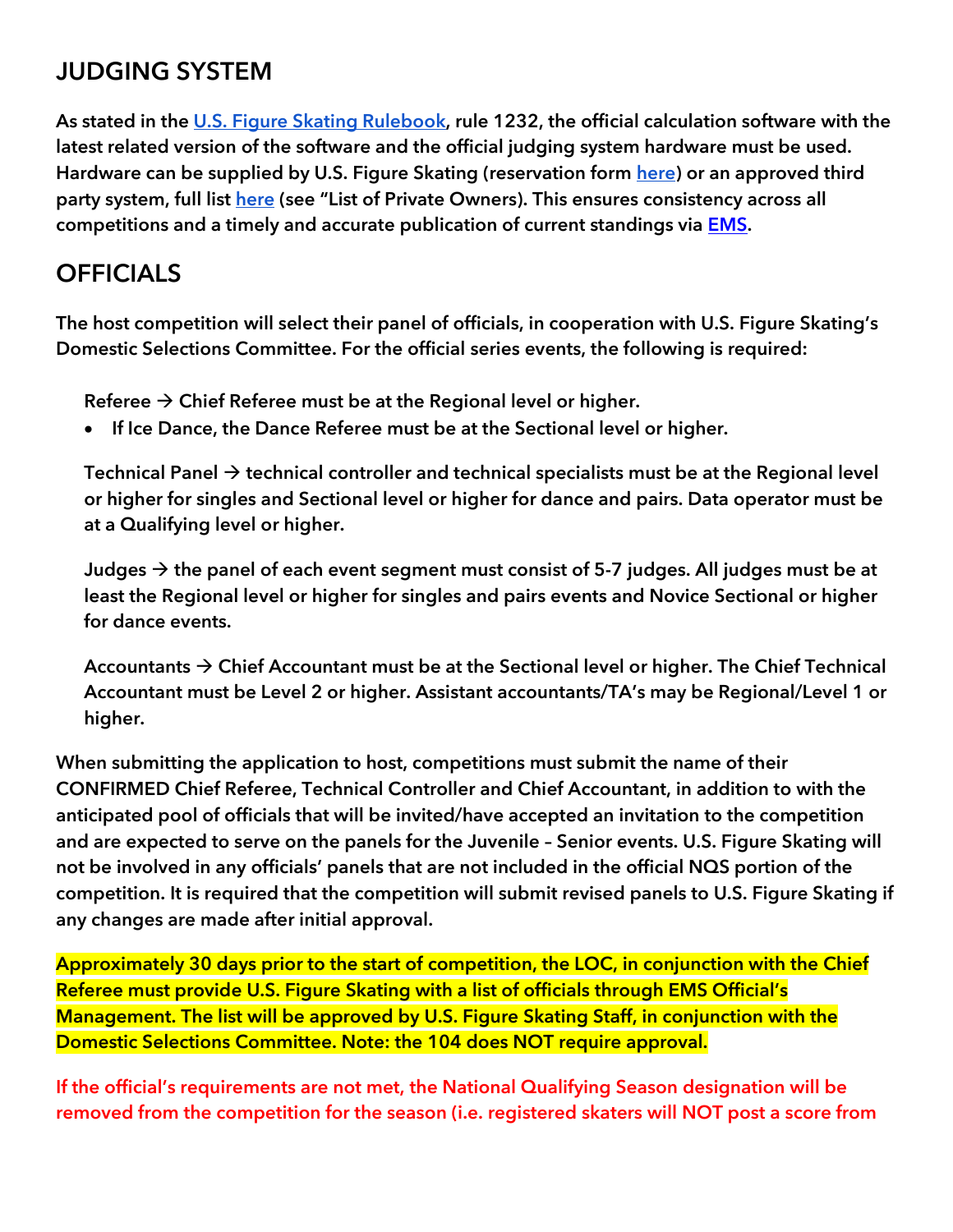**the competition) AND the LOC may not participate in future National Qualifying Season competitions.** 

### FIELD OF PLAY & CONDUCT OF EVENTS

Competitions must allow athletes/teams to "skate up" one level from their current test level. Note: test and age eligibility for the qualifying season must be met by September 1, 2022.

### SINGLES

All series competitions for singles must offer the following events:

- Juvenile Girls (FS only), Intermediate Ladies, Novice Ladies, Junior Ladies, Senior Ladies
- Juvenile Boys (FS only), Intermediate Men, Novice Men, Junior Men, Senior Men

When there are more than 24 entries, competitors will be divided into seeded groups per the U.S. Figure Skating Rulebook. Based on final entries, Chief Referees may request group consolidation through the Chair of the Competitions Committee, Kathleen Krieger [\(kriegerrph@msn.com\)](mailto:kriegerrph@msn.com).

**JUVENILE**  $\rightarrow$  each skater will compete in a Free Skate program only; in whichever group they have been assigned to. The score earned in that free skate is considered their Final, Total Score (TS), which counts as their official score for the National Qualifying Season standings.

**INTERMEDIATE - SENIOR** → all skaters in all groups will skate a combined Short Program + Free Skate = Total Score (TS). The TS earned in whichever group the skater is assigned to is considered their official score for their season ranking.

### FINAL ROUNDS, BONUS/CONSOLATION ROUNDS OR SEGMENT ONLY EVENTS ARE NOT PERMITTED TO BE HELD AT APPROVED SERIES COMPETITIONS. NO EXCEPTIONS!

FINAL ROUNDS are NOT held as part of the NQS, nor will there be overall final round medalists as part of NQS. The ONLY score that counts towards NQS ranking is the Total Score earned in the combined SP + FS initial competition, regardless of how many groups for the respective level.

# ICE DANCE

All series competitions for ice dance must offer the following events:

• Juvenile Dance, Intermediate Dance, Novice Dance, Junior Dance, Senior Dance

All NQS Dance events will be held in accordance with Rule 8050 / Composition of Ice Dance Events. The event will consist of a rhythm dance and free dance, with a combined result for junior and senior, and a pattern dance and free dance with a combined result for juvenile, intermediate and novice.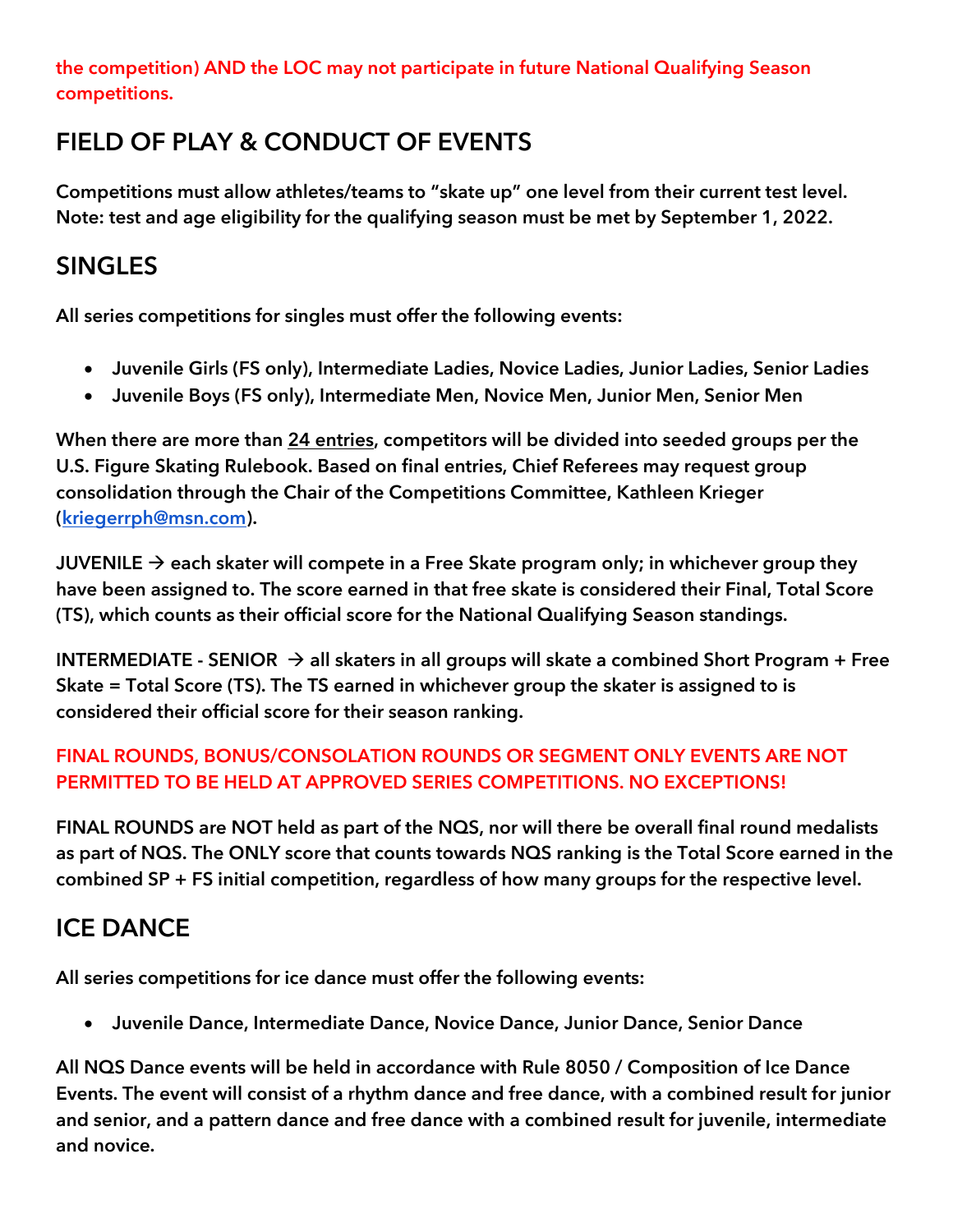# PAIRS

All series competitions for pairs must offer the following events:

• Juvenile Pairs (Free Skate only), Intermediate Pairs (Free Skate only), Novice Pairs, Junior Pairs, Senior Pairs

All NQS Pairs events will be held in accordance with Rule 7060 / Composition of Pair Events. The event will consist of a short program and free skate, with a combined result for novice, junior and senior, and a free skate for juvenile and intermediate.

## **CRITIQUES**

Critiques are NOT permitted at approved competitions, for any levels.

# APPLICATION TO HOST | [EVENT MANAGEMENT SYSTEM](https://www.usfsaonline.org/EMS/Application/Index)

The LOC Series Application will open on February 4, 2022 at 2:00 p.m. ET via **EMS**.

The application is available to club presidents, vice presidents, secretaries, treasurers, sanction chairs OR competition chairs. Clubs will be asked to choose which discipline(s) they are applying for and agree to all the details throughout this handbook:

- Conduct of events for chosen disciplines
	- o NO: final rounds, segment only events (i.e. Intermediate SP) or critiques
- Staffing approved events with required officials for the designated disciplines
- Use of **EMS** for registration, competition management and results upload/series standings
- Compliance with all SkateSafe policies and requirements
- Staffing competition with required event medical staff
- Willingness to partner with U.S. Figure Skating in preparation for the competition and series requirements

### Review the Series Application instruction shee[t](https://public.3.basecamp.com/p/LUJuerDeY2vtX5YehrSNA9Dq) [HERE.](https://public.3.basecamp.com/p/LUJuerDeY2vtX5YehrSNA9Dq)

If you need assistance with **EMS**, email [productsupport@usfigureskating.org.](mailto:productsupport@usfigureskating.org)

# SELECTION OF COMPETITIONS

For the 2022-2023 National Qualifying Season, the competition applications will be reviewed by the Competitions Committee in conjunction with selected U.S. Figure Skating staff. Please note, at this time, there is not a maximum number of competitions that will be approved. Competitions will be informed of their acceptance no later than March 15, 2022.

# QUESTIONS | EMAIL [EVENTS@USFIGURESKATING.ORG](mailto:EVENTS@USFIGURESKATING.ORG)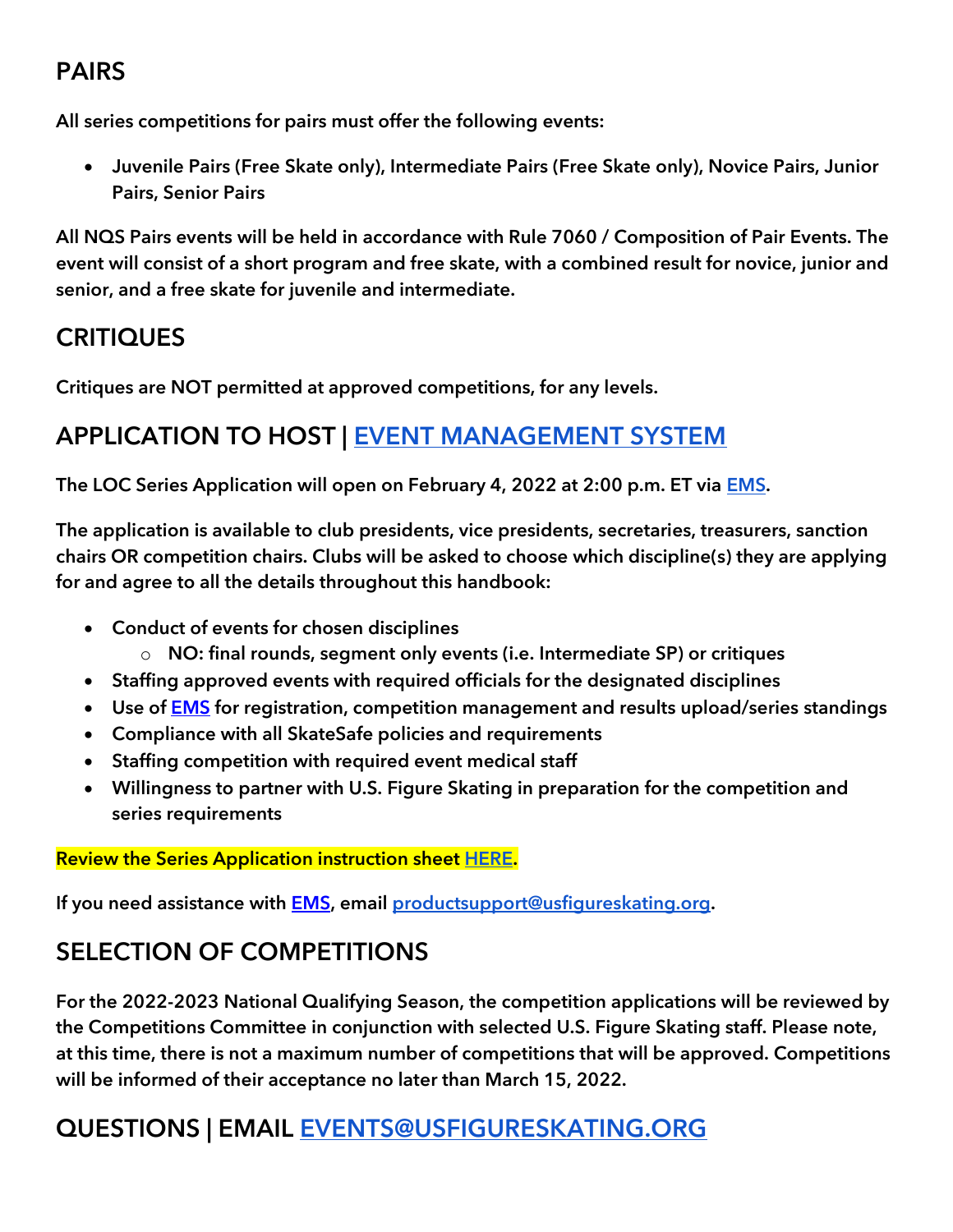### FREQUENTLY ASKED QUESTIONS

### How involved will U.S. Figure Skating be in the running of our competition?

U.S. Figure Skating requires that approved competitions follow a set of standards to provide a consistent, high quality and safe competition for competitors. This includes using the Event Management System (EMS) for efficient results tracking, the approved standard of event conduct, the newest IJS software, approved level of officials in addition to SkateSafe and event medical requirements.

U.S. Figure Skating only oversees the conduct of the qualifying events within the competition (Juvenile- Senior), and will not have any authority over the schedule, entry fees, practice ice, deadlines, etc. In addition, U.S. Figure Skating will have no authority over specialty or other events such as Excel, levels below juvenile, specialty events, etc.

U.S. Figure Skating expects a supportive partnership with the competition host, leading up to the competition to ensure the best and most fair experience for participating athletes.

### How will awards work?

Competitions will post results and give out medals, ribbons, etc., for their own events, as they always have. Total Score from the combined initial events carry over to the NQS standings, not their placement. Season awards and skater recognition will be provided to all competitors from U.S. Figure Skating Staff upon conclusion of the series.

### Can skaters that did not enter NQS with U.S. Figure Skating compete at our competition in the qualifying levels?

Yes. There are no restrictions on who may enter your event. If an athlete has officially entered the NQS, their Total Score will be extracted from the competition results and carried over to the NQS standings. If they have not, their score / result will simply be ignored in the NQS standings.

### Does our competition need to worry about which region or section participating skaters live in / represent?

No. Skaters enter the NQS by July 15 with U.S. Figure Skating, and for rankings and qualifying advancement, they are assigned to the region and section their home club is located. However, skaters may enter any competition, in any section they wish. When their Total Scores are extracted from the competition results, they are simply sorted into the appropriate region and section for the NQS.

### Can athletes enter more than one level?

Athletes may only register for ONE level in the NQS.